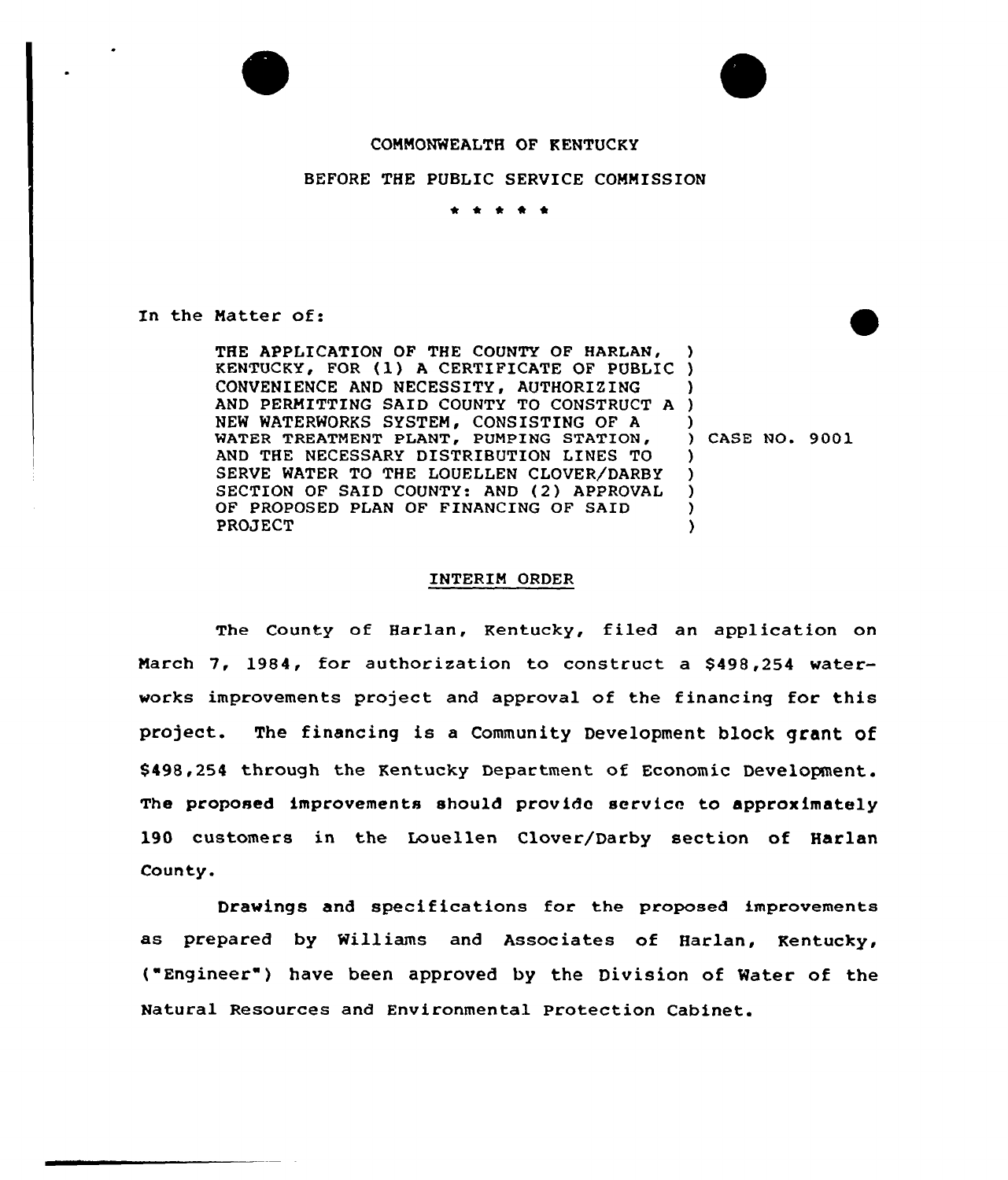



This Interim Order will address the construction and financing of the proposed project. <sup>A</sup> subsequent Order will address the matter of initial rates. Before a rate Order can be entered, additional information concerning the operation of the utility must be filed with this Commission.

The Public Service Commission, after consideration of the application and evidence of record and being advised, is of the opinion and finds that:

l. Public convenience and necessity require that the construction proposed in the application and record be performed and that a certificate of public convenience and necessity be granted.

2. The construction includes about 3.3 miles of water mains, a storage tank, a water treatment plant, and miscellaneous appurtenances thereto. The low bids received for the proposed work totaled \$376,210 which will require about \$498,254 after allowances are made fcr fees, contingencies and other indirect costs.

3. Any deviations from the approved construction which could adversely affect service to any customer should be subject to prior approval of this Commission.

4. The financing secured by Harlan County for this project will be needed to pay for the work herein approved. Harlan County's financing plan should, therefore, be approved.

5. Harlan County should furnish duly verified documentation of the total cost af this project including the cost of construction and all other capitalized costs (engineering, legal,

 $-2-$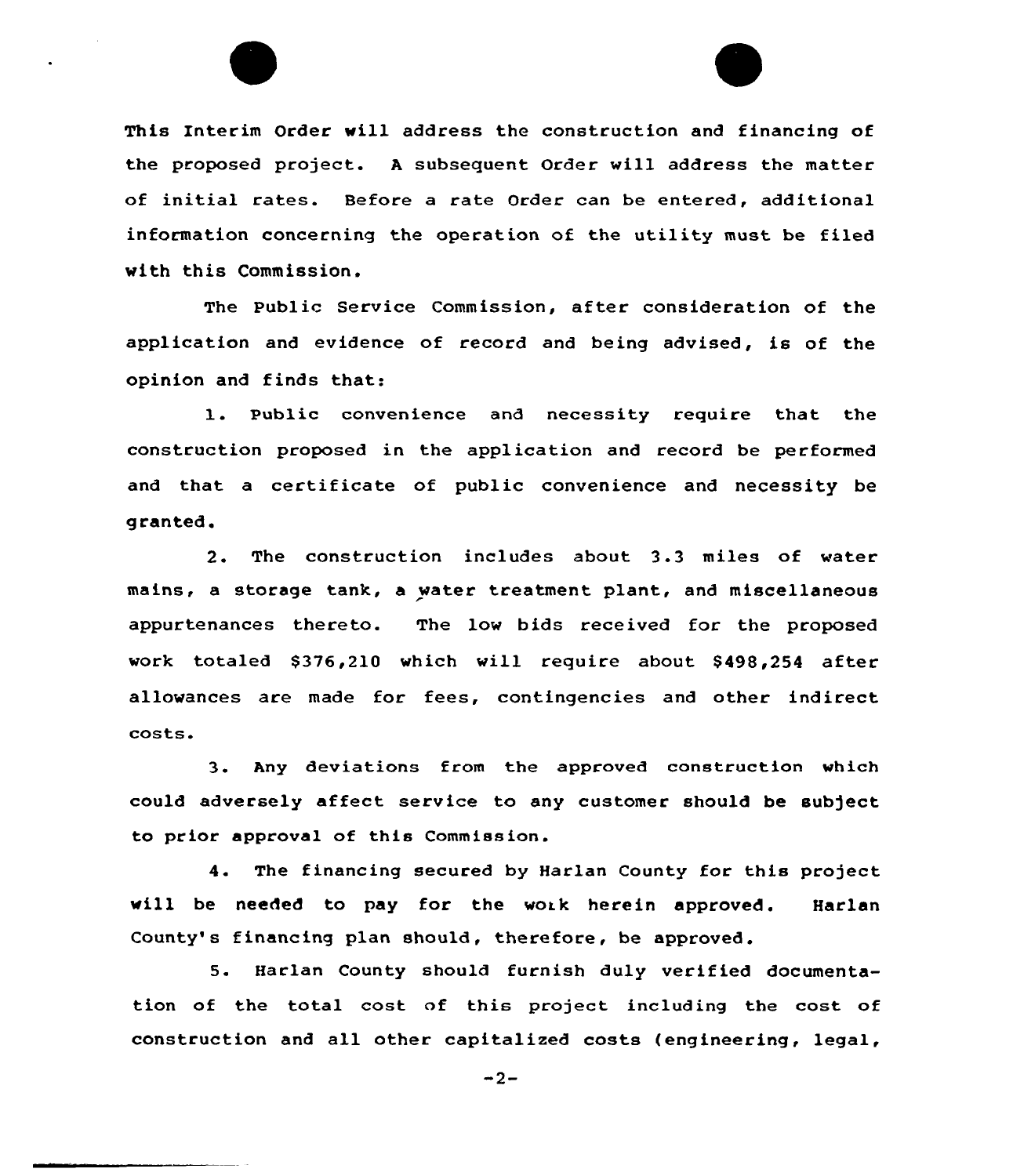administrative, etc.) within <sup>60</sup> days of the date that construction is substantially completed.

6. Harlan County's contract with its Engineer should require the provision of construction inspection under the general supervision of a professional engineer with a Kentucky registration in civil or mechanical engineering. This supervision and inspection should insure that the construction work is done in accordance with the contract drawings and specifications and in conformance with the best practices of the construction trades involved in the project.

7. Harlan County should require the Engineer to furnish a copy of the record drawings and a signed statement that, the construction has been satisfactorily completed in accordance with the contract plans and specifications within 60 days of the date of substantial completion of this construction.

IT IS THEREFORE ORDERED that Harlan County be and it hereby is granted a certificate of public convenience and necessity to proceed with the waterworks improvements project set forth in the drawings and specifications of record herein.

IT IS FURTHER ORDERED that any deviations from the approved construction that could adversely affect service to any customer shall be subject to the prior approval of this Commission.

IT IS FURTHER ORDERED that Harlan County's plan for financing its construction work in the amount of \$498,254 be and it hereby is approved.

IT IS FURTHER ORDERED that Harlan County shall file with the Commission duly verified documentation which shows the total

 $-3-$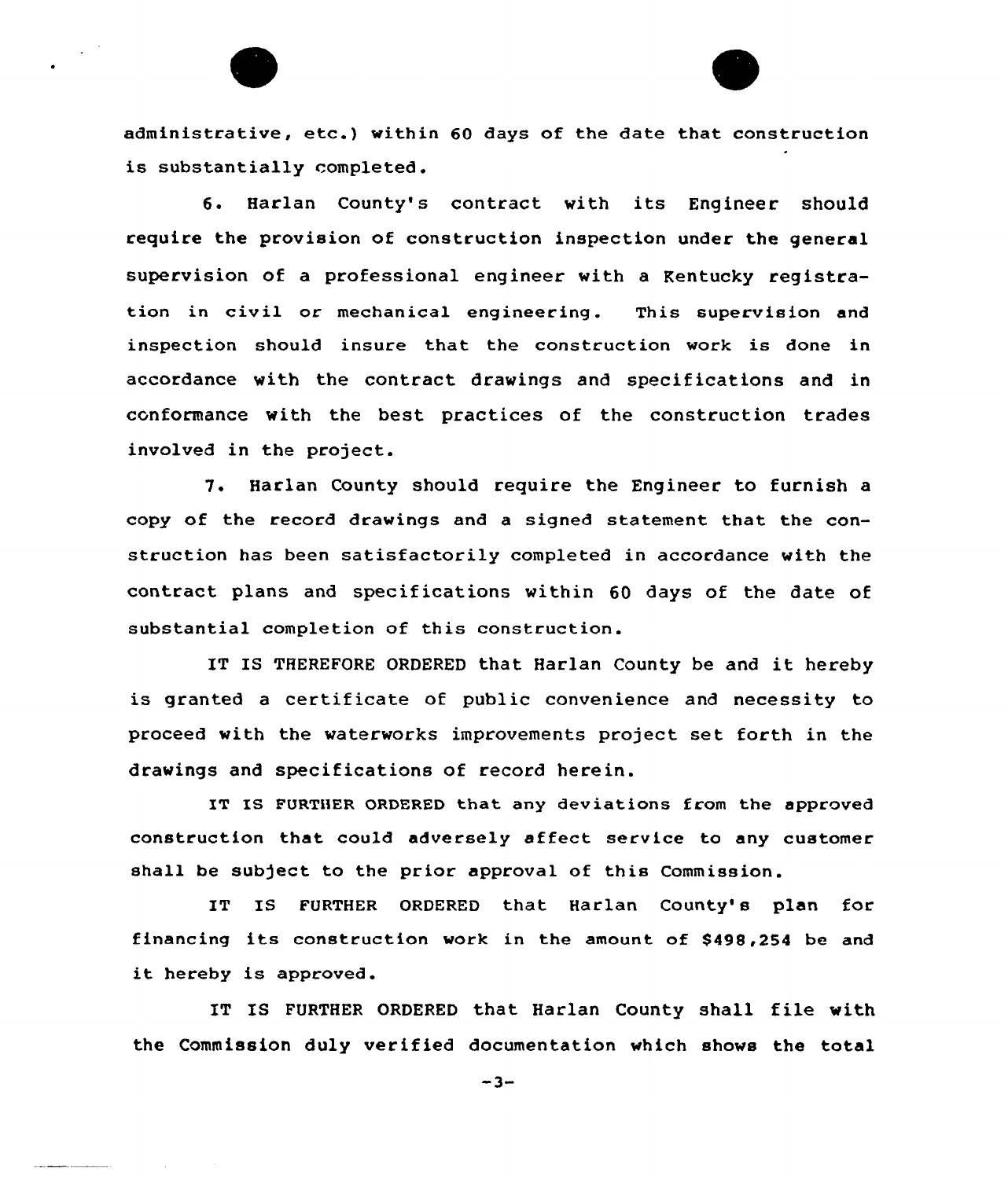costs of construction herein certificated including all capitalized costs (engineering, legal, administrative, etc.) within 60 days of the date that construction is substantially completed.

IT IS FURTHER ORDERED that the contract between Harlan County and its Engineer shall require the provision of construction inspection under the general supervision of a professional engineer with a Kentucky registration in civil or mechanical engineering. This supervision and inspection shall insure that the construction work is done in accordance with the contract plans and specifications and in conformance with the best practices of the construction trades involved in the project.

IT IS FURTHER ORDERED that Harlan County shall require the Engineer to furnish to the Commission a copy of the record drawings and a signed statement that the construction has been satisfactorily completed and done in accordance with the contract plans and specifications within 60 days of the date of substantial completion of the proposed construction.

Nothing contained herein shall be deemed a warranty of the Commonwealth of Kentucky, or any agency thereof, of the financing herein authorized.

-4-